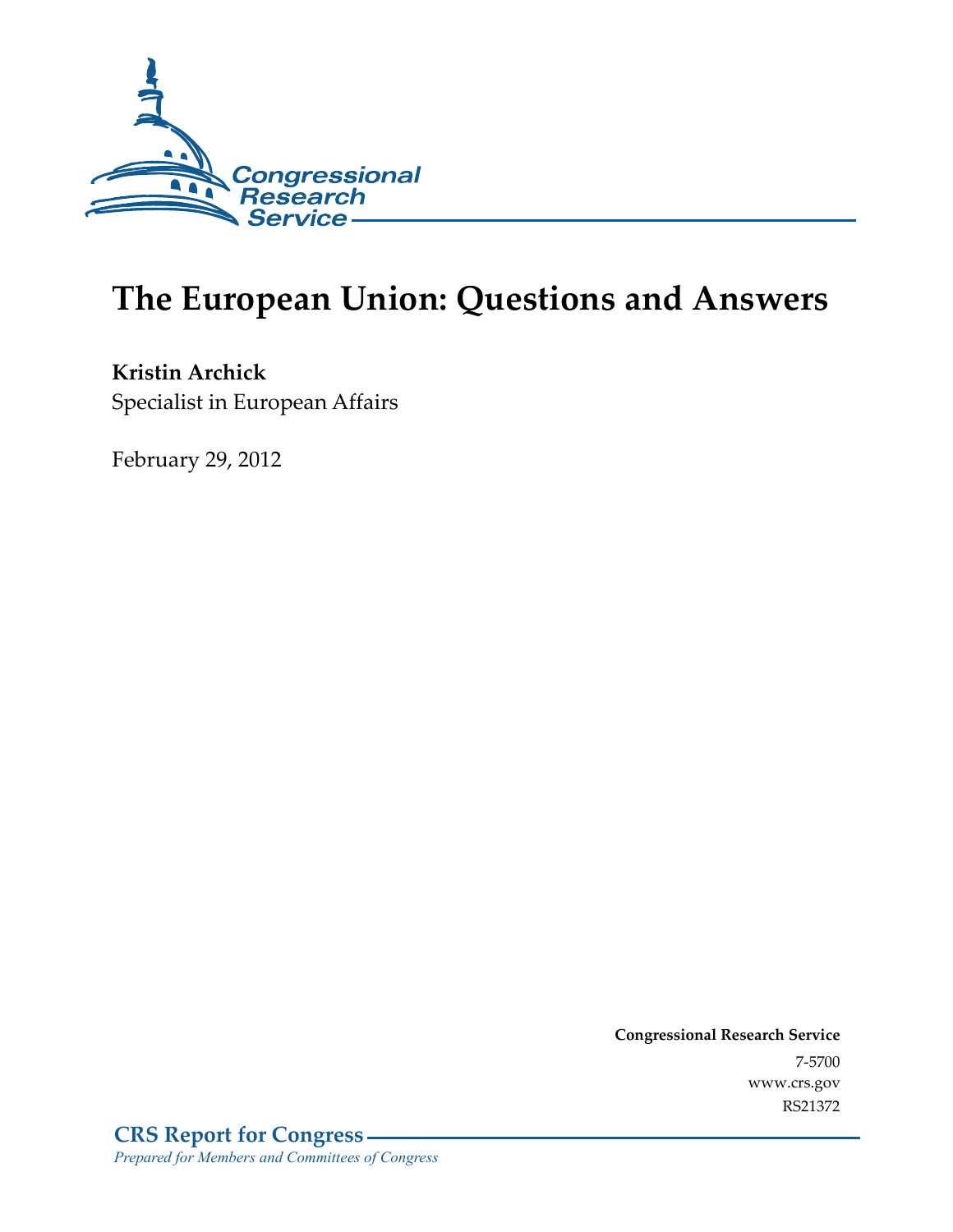## **Summary**

The European Union (EU) is a political and economic partnership that represents a unique form of cooperation among sovereign countries. The Union is the latest stage in a process of integration begun after World War II, initially by six Western European states, to foster interdependence and make another war in Europe unthinkable. Today, the EU is composed of 27 member states, including most of the states in Central and Eastern Europe, and has helped to promote peace, stability, and economic prosperity throughout the European continent.

The EU has been built through a series of binding treaties, and over the years, EU member states have sought to harmonize laws and adopt common policies on an increasing number of economic, social, and political issues. EU member states share a customs union, a single market in which goods, people, and capital move freely, a common trade policy, and a common agricultural policy. Seventeen EU member states use a common currency (the euro). In addition, the EU has been developing a Common Foreign and Security Policy (CFSP), which includes a Common Security and Defense Policy (CSDP), and pursuing cooperation in the area of Justice and Home Affairs (JHA) to forge common internal security measures.

EU member states work together through common institutions to set policy and to promote their collective interests. Key EU institutions include: the European Council, composed of EU Heads of State or Government, which acts as the strategic guide and driving force for EU policy; the European Commission, which upholds the common interest of the Union as a whole and functions as the EU's executive; the Council of the European Union (also known as the Council of Ministers), which represents the national governments; and the directly elected European Parliament, which represents the citizens of the EU.

EU decision-making processes and the role played by the EU institutions varies depending on the subject under consideration. For most economic and social issues, EU member states have largely pooled their national sovereignty, and EU decision-making has a supranational quality. Decisions in other areas, such as foreign policy, require the unanimous consensus of all 27 member states. The Lisbon Treaty, which took effect in December 2009, is the EU's latest attempt to reform its governing institutions and decision-making processes in order to enable an enlarged EU to function more effectively. The Lisbon Treaty also seeks to give the EU a stronger voice in the foreign policy realm and to increase democratic transparency within the EU.

The United States has strongly supported the European integration project since its inception as a means to foster democratic states and robust trading partners. The United States and the EU have a dynamic political partnership and share a large, mutually beneficial trade and investment relationship. Nevertheless, some tensions exist, ranging from long-standing U.S.-EU trade disputes to lingering concerns over the NATO-EU relationship. And given the extensive U.S.-EU economic ties, many U.S. officials worry that the ongoing Eurozone sovereign debt crisis could adversely affect the U.S. economic recovery.

This report serves as a primer on the EU and provides a brief description of U.S.-EU relations. For more information, also see CRS Report RS22163, *The United States and Europe: Current Issues*, by Derek E. Mix; and CRS Report R41652, *U.S.-EU Trade and Economic Relations: Key Policy Issues for the 112th Congress*, by Raymond J. Ahearn.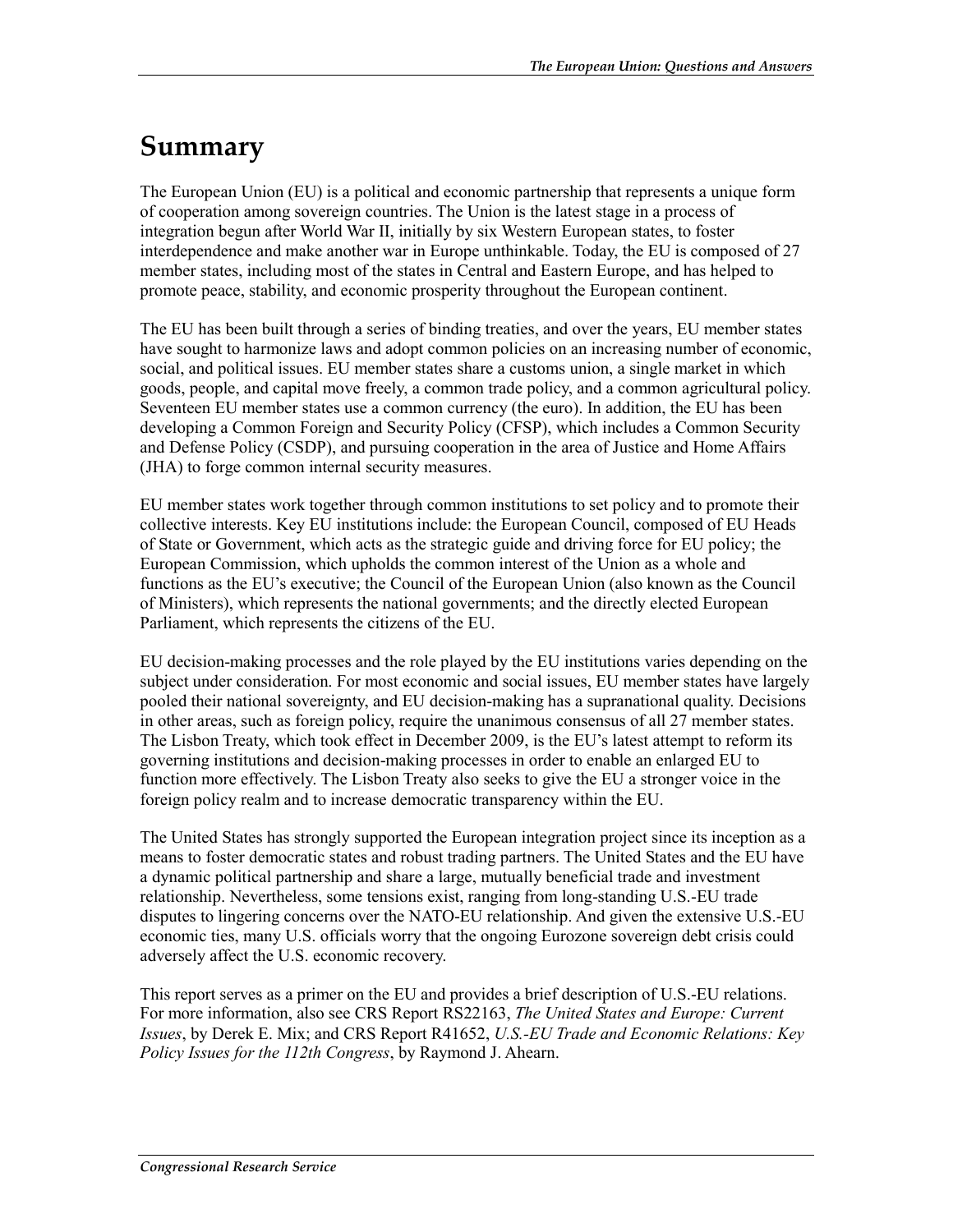# Contents

#### Contacts

|--|--|--|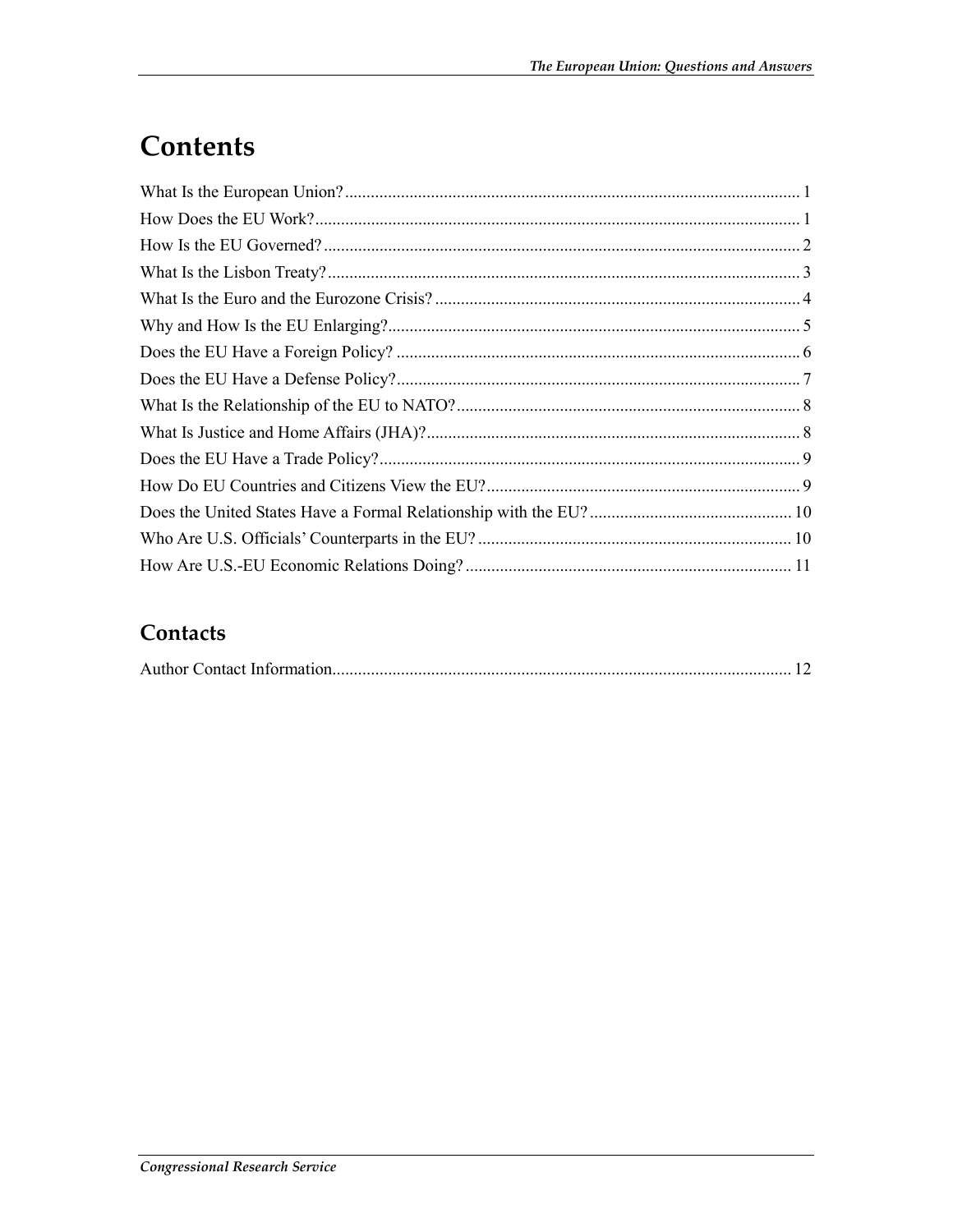## **What Is the European Union?**

The European Union (EU) is a political and economic partnership that represents a unique form of cooperation among 27 member states.<sup>1</sup> Built through a series of binding treaties, the Union is the latest stage in a process of integration begun after World War II to promote peace and economic prosperity in Europe. Its founders hoped that by creating specified areas in which member states agreed to share sovereignty—initially in coal and steel production, economics and trade, and nuclear energy—it would promote interdependence and make another war in Europe unthinkable. Since the 1950s, this European integration project has expanded to encompass other economic sectors, a customs union, a single market in which goods, people, and capital move freely, a common trade policy, a common agricultural policy, many aspects of social and environmental policy, and a common currency (the euro) that is used by 17 member states. Since the mid-1990s, EU member states have also taken significant steps toward political integration, with decisions to develop a Common Foreign and Security Policy (CFSP) and efforts to promote cooperation in the area of Justice and Home Affairs (JHA), which is aimed at forging common internal security measures.

## **How Does the EU Work?**

EU member states work together through common institutions (see next question) to set policy and promote their collective interests. Over the past several decades, EU members have progressively committed to harmonizing laws and adopting joint policies on an extensive and increasing number of issues. However, decision-making processes and the role of the EU institutions vary depending on the subject under consideration.

On a multitude of economic and social policies (previously termed Pillar One, or the European Community), EU members have essentially pooled their sovereignty and EU institutions hold executive authority. Integration in these fields—which range from trade and agriculture to education and the environment—has traditionally been the most developed and far-reaching. EU decisions in such areas often have a supranational quality because most are subject to a complex majority voting system among the member states and are legally binding.

For issues falling under the Common Foreign and Security Policy (once known as Pillar Two), EU member states have agreed to cooperate, but most decision-making is intergovernmental and requires the unanimous agreement of all 27 EU countries. Thus, member states retain more discretion over their participation as any one country can veto a decision. For many years, unanimous agreement among the member states was also largely the rule for policy-making in the Justice and Home Affairs area (formerly Pillar Three); recently, however, EU member states agreed to accelerate integration in the JHA field by extending the use of the EU's majority voting system to most JHA issues and giving EU institutions a greater role in JHA policy-making.

<sup>&</sup>lt;sup>1</sup> The 27 members of the EU are: Austria, Belgium, Bulgaria, Cyprus, the Czech Republic, Denmark, Estonia, Finland, France, Germany, Greece, Hungary, Ireland, Italy, Latvia, Lithuania, Luxembourg, Malta, the Netherlands, Poland, Portugal, Romania, Slovakia, Slovenia, Spain, Sweden, and the United Kingdom.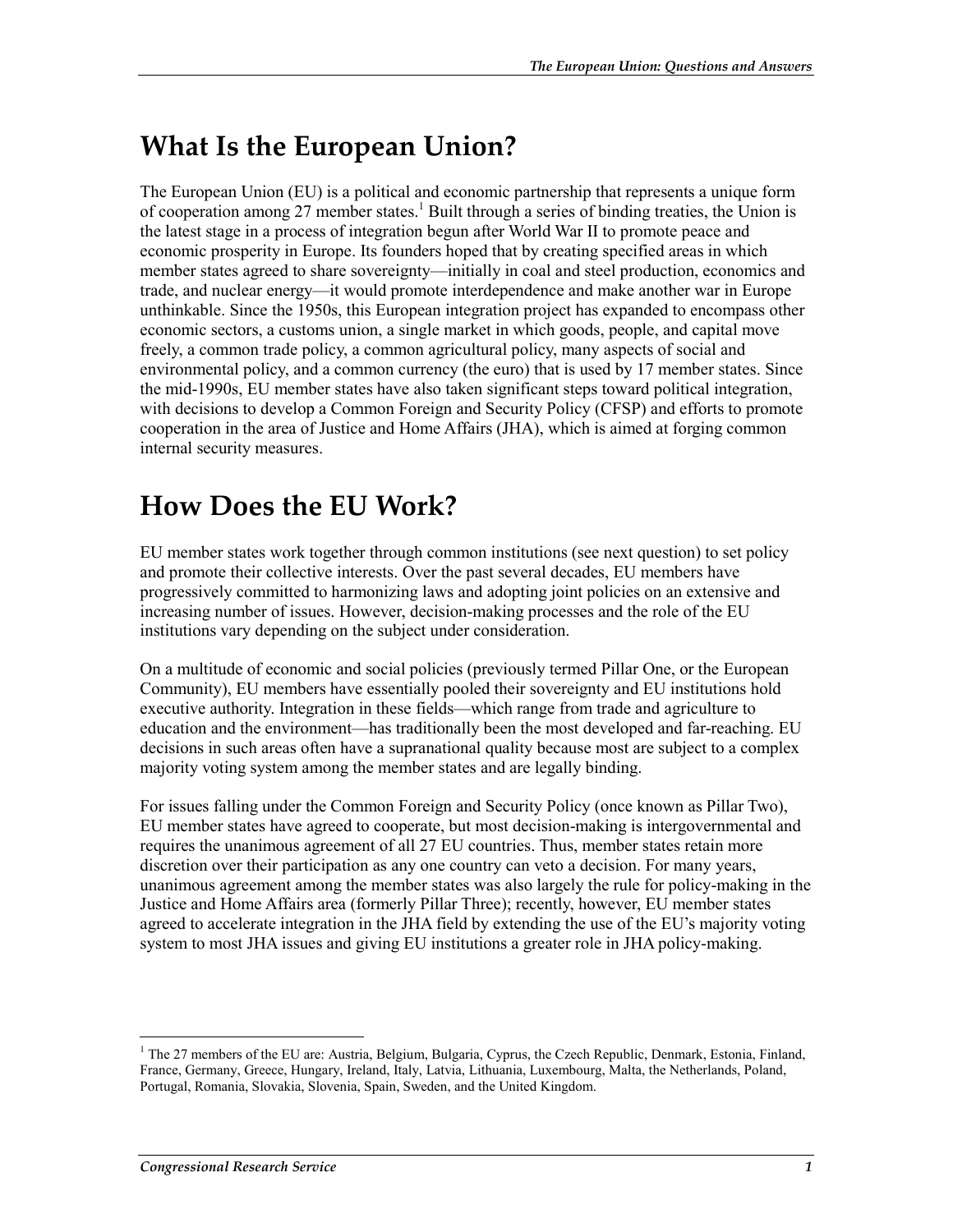## **How Is the EU Governed?**

The EU is governed by several institutions. They do not correspond exactly to the traditional branches of government or division of power in representative democracies. Rather, they embody the EU's dual supranational and intergovernmental character:

- The *European Council* acts as the strategic guide for EU policy. It is composed of the Heads of State or Government of the EU's member states and the President of the European Commission; it meets several times a year in what are often termed "EU summits." The European Council is headed by a President, appointed by the member states to organize the Council's work and facilitate consensus.
- The *European Commission* is essentially the EU's executive and upholds the common interest of the EU as a whole. It implements and manages EU decisions and common policies, ensures that the provisions of the EU's treaties and rules are carried out properly, and has the sole right of legislative initiative in most policy areas. It is composed of 27 Commissioners, one from each country, who are appointed by agreement among the member states to five-year terms. One Commissioner serves as Commission President; the others hold distinct portfolios (e.g., agriculture, energy, trade). On many issues, the Commission represents the EU internationally and handles negotiations with outside countries. The Commission is also the EU's primary administrative entity.
- The *Council of the European Union (*also called the *Council of Ministers)* represents the 27 national governments. The Council enacts legislation, usually based on proposals put forward by the Commission, and agreed to (in most cases) by the European Parliament. Different ministers from each country participate in Council meetings depending on the subject under consideration (e.g., foreign ministers would meet to discuss the Middle East, agriculture ministers to discuss farm subsidies). Most decisions are subject to a complex majority voting system, but some areas—such as foreign and defense policy, taxation, or accepting new members—require unanimity. The Presidency of the Council rotates among the member states, changing every six months; the country holding the Presidency helps set agenda priorities and organizes most of the work of the Council.
- The *European Parliament* represents the citizens of the EU. The Parliament consists of 754 members who are directly elected for five-year terms. Each member state has a number of seats roughly proportional to the size of its population. Although the Parliament cannot initiate legislation, it shares legislative power with the Council of Ministers in many policy areas, giving it the right to accept, amend, or reject the majority of proposed EU legislation in a process known as the "ordinary legislative procedure" or "co-decision." The Parliament also decides on the allocation of the EU's budget jointly with the Council. Members of the European Parliament (MEPs) caucus according to political affiliation, rather than nationality.
- A number of other institutions also play key roles in the EU. The *Court of Justice* interprets EU laws and its rulings are binding; a *Court of Auditors* monitors the EU's financial management; the *European Central Bank* manages the euro and EU monetary policy; and a number of *advisory committees* represent economic, social, and regional interests.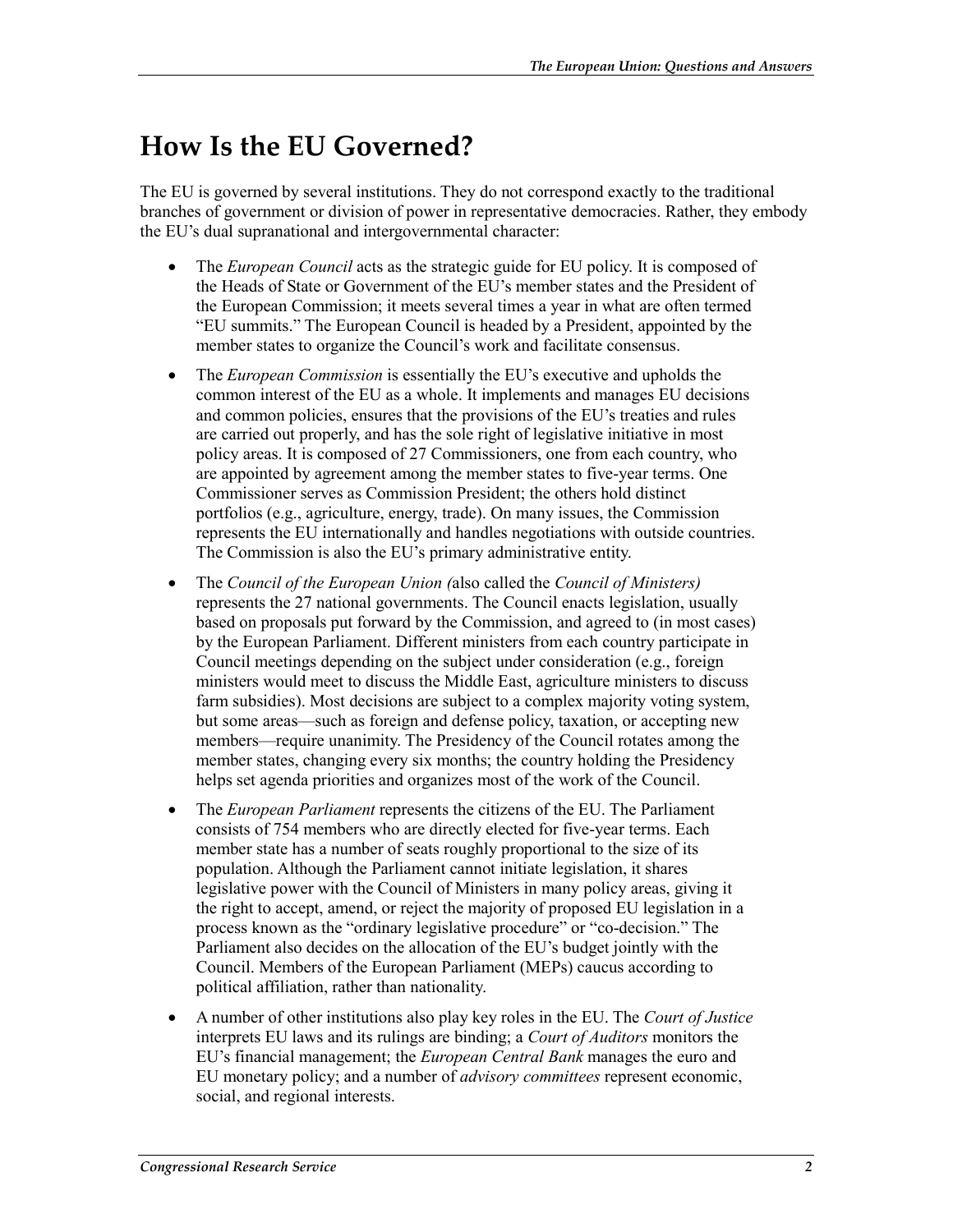## **What Is the Lisbon Treaty?**

On December 1, 2009, the EU's latest institutional reform endeavor—the Lisbon Treaty—came into force following its ratification by all 27 member states. It is the final product of an effort begun in 2002 to reform the EU's governing institutions and decision-making processes in order to enable an enlarged Union to function more effectively. In addition, the treaty seeks to give the EU a stronger and more coherent voice and identity on the world stage, and to increase democracy and transparency within the EU.<sup>2</sup>

To help accomplish these goals, the Lisbon Treaty establishes two new leadership positions. The new President of the European Council, chosen by the member states for a term of two and onehalf years (renewable once), now chairs the meetings of the 27 EU Heads of State or Government, serves as coordinator and spokesman for their work, seeks to ensure policy continuity, and strives to forge consensus among the member states. The Lisbon Treaty also created a dual-hatted position of High Representative of the Union for Foreign Affairs and Security Policy to serve essentially as the EU's chief diplomat. The High Representative is both an agent of the Council of Ministers—and thus speaks for the member states on foreign policy issues—as well as Vice President of the European Commission, responsible for managing most of the Commission's diplomatic activities and foreign assistance programs (see "Does the EU Have a Foreign Policy?" for more information).

Among other key measures, the Lisbon Treaty simplifies the EU's qualified majority voting system and expands its use to policy areas previously subject to member state unanimity in the Council of Ministers; this change was intended in part to speed EU decision-making and improve its efficiency. Nevertheless, in practice, member states will likely still strive for consensus on sensitive policy issues (such as police cooperation, immigration, and countering terrorism) that are usually viewed as central to a nation-state's sovereignty. At the same time, the mere possibility of a vote may make member state governments more willing to compromise and reach a common policy decision.

In addition, the Lisbon Treaty increases the relative power of the European Parliament in an effort to improve democratic accountability. It strengthens the Parliament's role in the EU's budgetary process and extends the use of the "co-decision" procedure to more policy areas, including agriculture and home affairs issues.<sup>3</sup> As such, the treaty gives the Parliament a say equal to that of the member states in the Council of Ministers over the vast majority of EU legislation (with some exceptions, such as most aspects of foreign and defense policy). In addition, the Lisbon Treaty provides national parliaments with a degree of greater authority to challenge draft EU legislation and allows for the possibility of new legislative proposals based on citizen initiatives.

<sup>&</sup>lt;sup>2</sup> The Lisbon Treaty amends, rather than replaces, existing EU treaties. The history of the Lisbon Treaty is replete with contentious negotiations among the member states and numerous ratification hurdles; it evolved from the proposed EU constitutional treaty, which was rejected in French and Dutch national referendums in 2005. Despite the failure of the EU constitutional treaty, experts say the Lisbon Treaty preserves over 90% of the substance of the original treaty. For more information, see CRS Report RS21618, *The European Union's Reform Process: The Lisbon Treaty*, by Kristin Archick and Derek E. Mix.

<sup>&</sup>lt;sup>3</sup> The Lisbon Treaty technically renames the "co-decision" procedure as the "ordinary legislative procedure."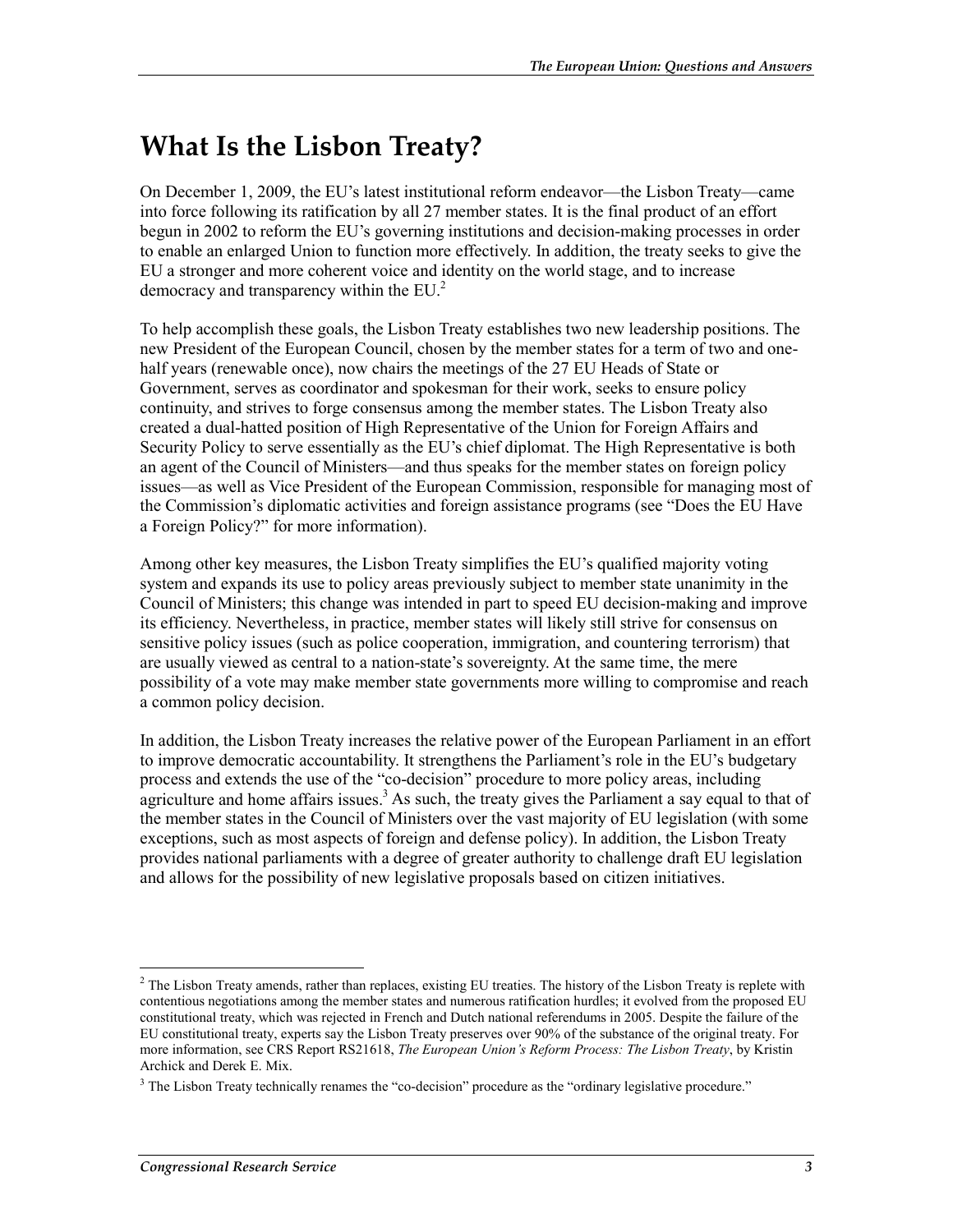#### **Key EU Positions and Current Leaders**

The *President of the European Council* is Herman Van Rompuy, a former prime minister of Belgium. Appointed by the member states in 2009, Van Rompuy is the first holder of this new position, which was created by the Lisbon Treaty. His term in office will be up for renewal in mid-2012.

The *President of the European Commission* is José Manuel Barroso, a former prime minister of Portugal. Barroso has served as Commission President since 2004, and is currently in his second five-year term, which will end in 2014. The Commission President and the other 26 Commissioners are appointed by agreement among the member states, subject to the approval of the European Parliament.

Denmark holds the *Presidency of the Council of Ministers* (often termed the "EU Presidency") from January to June 2012; Cyprus will hold the Presidency for the second half of the year, from July to December 2012.

Every two-and-a-half years (twice per each five-year parliamentary term) Members of the European Parliament (MEPs) elect the *President of the European Parliament*, currently German MEP Martin Schulz, of the center-left Progressive Alliance of Socialists and Democrats (S&D) parliamentary group. Elected in January 2012, Schulz replaces Polish MEP Jerzy Buzek, of the center-right European People's Party (EPP) group. Traditionally, the two largest parliamentary groups (currently the EPP and S&D) have agreed to split the position of President during each term.

The *High Representative of the Union for Foreign Affairs and Security Policy* is Catherine Ashton of the United Kingdom. Ashton served previously as the European Commissioner for Trade. The High Representative is chosen by agreement among the member states but like the other members of the Commission, must also be approved by the European Parliament.

#### **What Is the Euro and the Eurozone Crisis?**

Seventeen of the EU's 27 member states belong to the EU's Economic and Monetary Union (EMU); these 17 countries have agreed to closely coordinate their economic and monetary policies and use a common single currency, the euro.<sup>4</sup> The gradual introduction of the euro began in January 1999 when 11 EU member states became the first to adopt it and banks and many businesses began using the euro as a unit of account. Euro notes and coins replaced national currencies in participating states in January 2002. EMU participants also share a common central bank—the European Central Bank (ECB)—and a common monetary policy. However, they do not have a common fiscal policy and member states retain control over decisions about national spending and taxation, subject to certain conditions designed to maintain budgetary discipline. The 17 EMU participants are often collectively referred to as "the Eurozone."

The "Eurozone crisis" began as a sovereign (or public) debt crisis in Greece in 2009-2010. Over the last decade, the Greek government borrowed heavily from international capital markets to pay for its budget and trade deficits. This left Greece vulnerable to shifts in investor confidence, which decreased considerably in 2009 amid the global financial crisis and revelations that previous Greek governments had been under-reporting the budget deficit. As investors became increasingly nervous that the Greek government's debt was too high, markets began demanding higher interest rates for Greek bonds, which drove up Greece's borrowing costs and further increased its debt levels. By early 2010, Greece risked defaulting on its public debt. Since then, market concerns have spread to several other Eurozone countries with high, potentially unsustainable levels of public debt, including Ireland, Portugal, Spain, and Italy. The debt problems of these countries now pose a risk to the European banking system, and are slowing economic growth and leading to increased unemployment in many Eurozone countries.

<sup>&</sup>lt;sup>4</sup> The 17 members of the EU that use the euro today are: Austria, Belgium, Cyprus, Estonia, Finland, France, Germany, Greece, Ireland, Italy, Luxembourg, Malta, the Netherlands, Portugal, Slovakia, Slovenia, and Spain.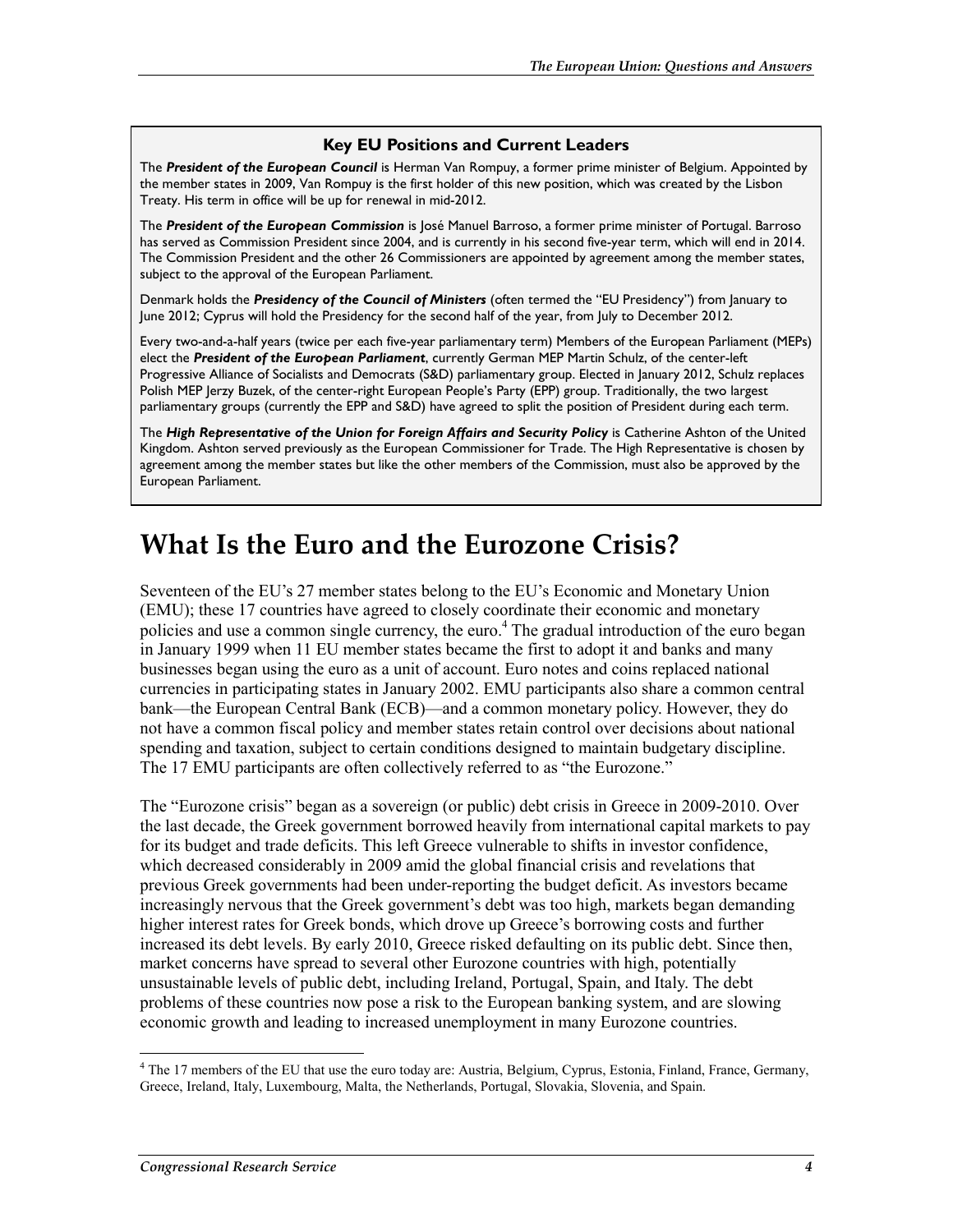In order to avoid default, Greece, Ireland and Portugal have received "bail-out" loans from the EU and the International Monetary Fund. Such assistance, however, has come with some strings attached, including the imposition of strict austerity measures in these three countries. The EU has also created two new financial assistance facilities to provide emergency support to Eurozone countries and other EU member states in financial trouble. In addition, the ECB has sought to calm financial markets by purchasing large portions of European sovereign debt and has provided significant infusions of credit into the banking system. Nevertheless, concerns persist that a Greek default still remains possible, and markets remain jittery in much of the Eurozone, especially with respect to Spain and Italy. From the U.S. perspective, policymakers and analysts worry that the Eurozone crisis may negatively affect the U.S. economy due to both financial and trade linkages (see "How Are U.S.-EU Economic Relations Doing?" for more information).

The EU's sovereign debt crisis has also increasingly become a political crisis, resulting in the fall of some member state governments, and forcing EU leaders to grapple with both the euro's future viability and the desirability of further EU integration. Some view EU efforts to address the crisis as too timid and too slow in part because of political differences among EU member states and between those in and outside of the Eurozone. Key points of tension have arisen over the proper balance between imposing austerity measures versus stimulating growth, and whether and to what extent the Eurozone countries should pursue closer fiscal integration. In January 2012, 25 of the EU's 27 member states agreed on a new "fiscal compact" aimed at strengthening fiscal discipline within the Union (in part by requiring national budgets to be in balance or in surplus), providing for a more automatic imposition of sanctions should a country breach EU fiscal rules, and improving the coordination of national economic policies. This pact will not enter into force, however, until 12 of the 25 member states transpose it into national law.<sup>5</sup>

## **Why and How Is the EU Enlarging?**

The EU views the enlargement process as an extraordinary opportunity to promote stability and prosperity in Europe. Since 2004, EU membership has grown from 15 to 27 countries, bringing in most states of central and eastern Europe. The EU began as the European Coal and Steel Community in 1952 with six members (Belgium, France, Germany, Italy, Luxembourg, and the Netherlands). In 1973, Denmark, Ireland, and the United Kingdom joined what had then become known as the European Community. Greece joined in 1981, followed by Spain and Portugal in 1986. In 1995, Austria, Finland, and Sweden acceded to the present-day European Union. In 2004, the EU welcomed eight former communist countries—the Czech Republic, Estonia, Hungary, Latvia, Lithuania, Poland, Slovakia, and Slovenia—plus Cyprus and Malta as new members. Bulgaria and Romania joined in 2007.

In order to be eligible for EU membership, countries must first meet a set of established criteria, including having a functioning democracy and market economy. Once a country becomes an official candidate, accession negotiations are a long and complex process in which the applicant must adopt and implement a massive body of EU laws and regulations. The EU named Croatia as an official candidate for EU membership in 2004 and began accession talks in 2005; negotiations

<sup>5</sup> For more information, see CRS Report R42377, *The Eurozone Crisis: Overview and Issues for Congress*, coordinated by Rebecca M. Nelson; and CRS Report R41411, *The Future of the Eurozone and U.S. Interests*, coordinated by Raymond J. Ahearn.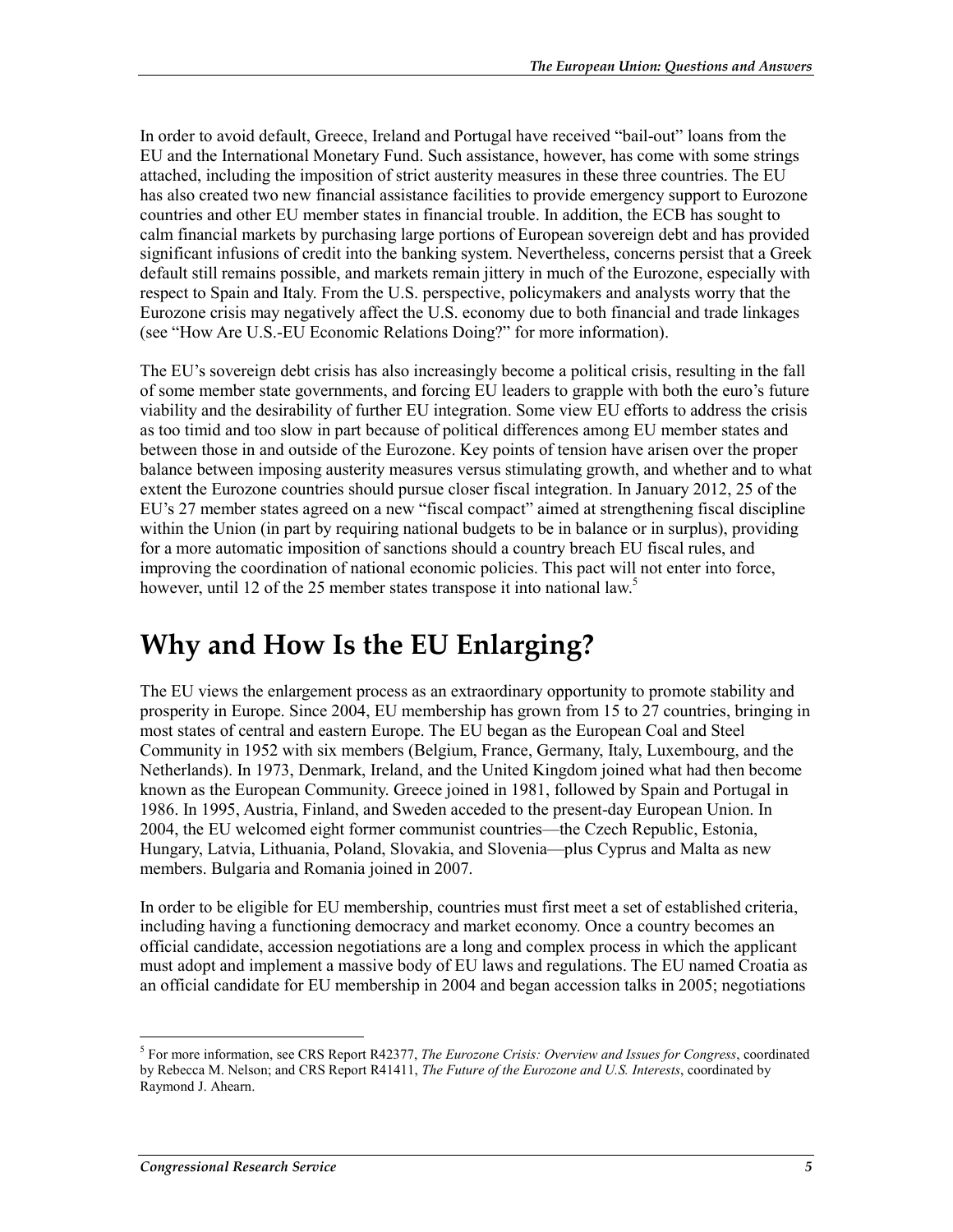were concluded in 2011. Following the ratification of the accession treaty in both Croatia and all 27 member states, Croatia is expected to become the  $28<sup>th</sup>$  member of the Union in July 2013.

Four other countries are currently recognized by the EU as official candidates for membership: Iceland, Macedonia, Montenegro, and Turkey. All are at different stages of the accession process. While Iceland's accession negotiations, which began in July 2010, are proceeding relatively quickly, Turkey's accession talks—underway since 2005—have largely stalled, in part because of Turkish-EU disputes over the divided island of Cyprus. Similarly, Macedonia's membership bid has been complicated by an ongoing dispute with Greece over the country's official name. Accession negotiations with Montenegro are expected to begin in June 2012. The remaining western Balkan states of Albania, Bosnia-Herzegovina, Kosovo, and Serbia are all recognized as potential future EU candidates, but most experts assess that it will likely be many years before any of them are ready to join the EU.

The EU maintains that the enlargement door remains open to any European country that fulfills the EU's political and economic criteria for membership. Nevertheless, some European leaders and many EU citizens are cautious about additional EU expansion, especially to Turkey or countries farther east, such as Georgia or Ukraine, in the longer term. Worries about continued EU enlargement range from fears of unwanted migrant labor to the implications of an everexpanding Union on the EU's institutions, finances, and overall identity. Observers note that such qualms are particularly apparent with respect to Turkey's possible EU accession, given Turkey's large size, predominantly Muslim culture, and relatively less prosperous economy.<sup>6</sup>

## **Does the EU Have a Foreign Policy?**

The EU has a Common Foreign and Security Policy (CFSP), in which member states adopt common policies, undertake joint actions, and pursue coordinated strategies in areas in which they can reach consensus. CFSP was established in 1993; the eruption of hostilities in the Balkans in the early 1990s and the EU's limited tools for responding to the crisis convinced EU leaders that the Union had to improve its ability to act collectively in the foreign policy realm. Previous EU attempts to further such political integration had foundered for decades on member state concerns about protecting national sovereignty and different foreign policy prerogatives.

CFSP decision-making is dominated by the member states and requires the unanimous agreement of all 27. Member states must also ensure that national policies are in line with agreed EU strategies and positions (e.g., imposing sanctions on a country). However, CFSP does not preclude individual member states pursuing their own national foreign policies or conducting their own national diplomacy.

CFSP remains a work in progress. Although many view the EU as having made considerable strides in forging common policies on a range of international issues, from the Balkans to the Middle East peace process to Iran, others argue that the credibility of CFSP too often suffers from an inability to reach consensus. The launch of the U.S.-led war in Iraq in 2003, for example, was extremely divisive among EU members, and they were unable to agree on a common EU position. Others note that some differences in viewpoint are inevitable among 27 countries that

 6 For more information, see CRS Report RS21344, *European Union Enlargement*, by Kristin Archick, and CRS Report RS22517, *European Union Enlargement: A Status Report on Turkey's Accession Negotiations*, by Vincent Morelli.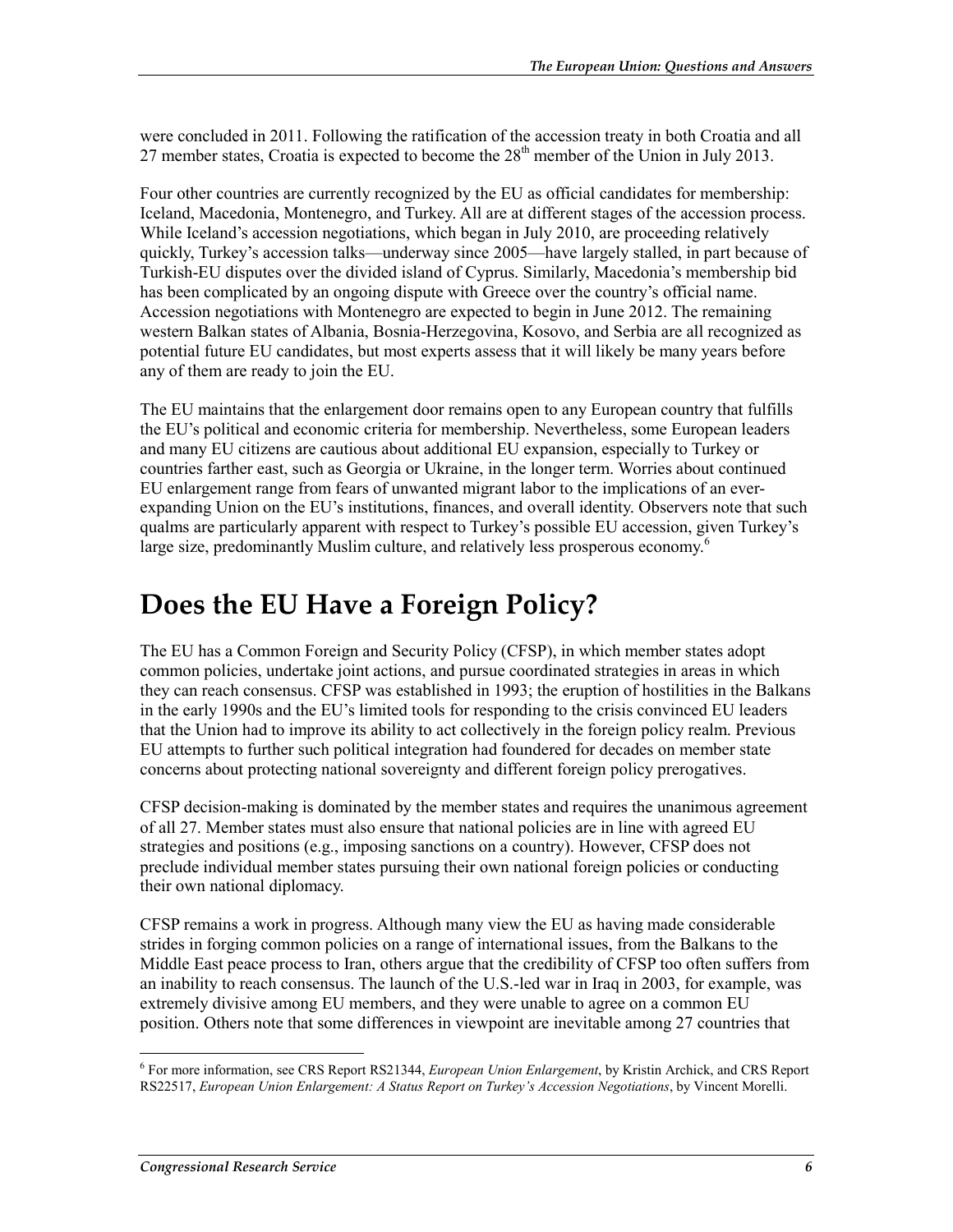still retain different approaches, cultures, histories, and relationships—and often different national interests—when it comes to foreign policy.

The EU's new Lisbon Treaty seeks to bolster CFSP by increasing the EU's visibility on the world stage and making the EU a more coherent foreign policy actor. As noted above, the treaty establishes a High Representative of the Union for Foreign Affairs and Security Policy to serve essentially as the EU's chief diplomat. This new post combines into one position the former responsibilities of the Council of Ministers' High Representative for CFSP and the Commissioner for External Relations, who previously managed the European Commission's diplomatic activities and foreign aid programs. In doing so, the new post seeks to marry the EU's collective political influence with the Commission's economic weight and development tools. The Lisbon Treaty also creates a new EU diplomatic corps (the European External Action Service) to support the High Representative.<sup>7</sup>

## **Does the EU Have a Defense Policy?**

Since 1999, the EU has been working to develop a Common Security and Defense Policy (CSDP), formerly known as the European Security and Defense Policy (ESDP).<sup>8</sup> CSDP seeks to improve the EU's ability to respond to crises, enhance European military capabilities, and give the EU's common foreign policy a military backbone. The EU has created three defense decisionmaking bodies, has set targets for improving defense capabilities, and has developed a rapid reaction force and multinational "battlegroups." Such EU forces are not a standing "EU army," but rather a catalogue of troops and assets at appropriate readiness levels that may be drawn from existing national forces for EU operations.

CSDP operations focus largely on tasks such as peacekeeping, crisis management, and humanitarian assistance. Many CSDP missions to date have been civilian, rather than military, in nature, with objectives such as police and judicial training ("rule of law") or security sector reform. The EU is or has been engaged in CSDP missions in regions ranging from the Balkans and the Caucasus to Africa and the Middle East.

However, improving European military capabilities has been difficult, especially given flat or declining European defense budgets. Serious capability gaps continue to exist in strategic air- and sealift, command and control systems, intelligence, and other force multipliers. Also, a relatively low percentage of European forces are deployable for expeditionary operations. Some analysts have suggested pooling assets among several member states and the development of national niche capabilities as possible ways to help remedy European military shortfalls. In 2004, the EU established the European Defense Agency to help coordinate defense-industrial and procurement policy in an effort to stretch European defense funds farther.

 7 For more information, see CRS Report R41959, *The European Union: Foreign and Security Policy*, by Derek E. Mix.

<sup>8</sup> ESDP was renamed CSDP by the Lisbon Treaty.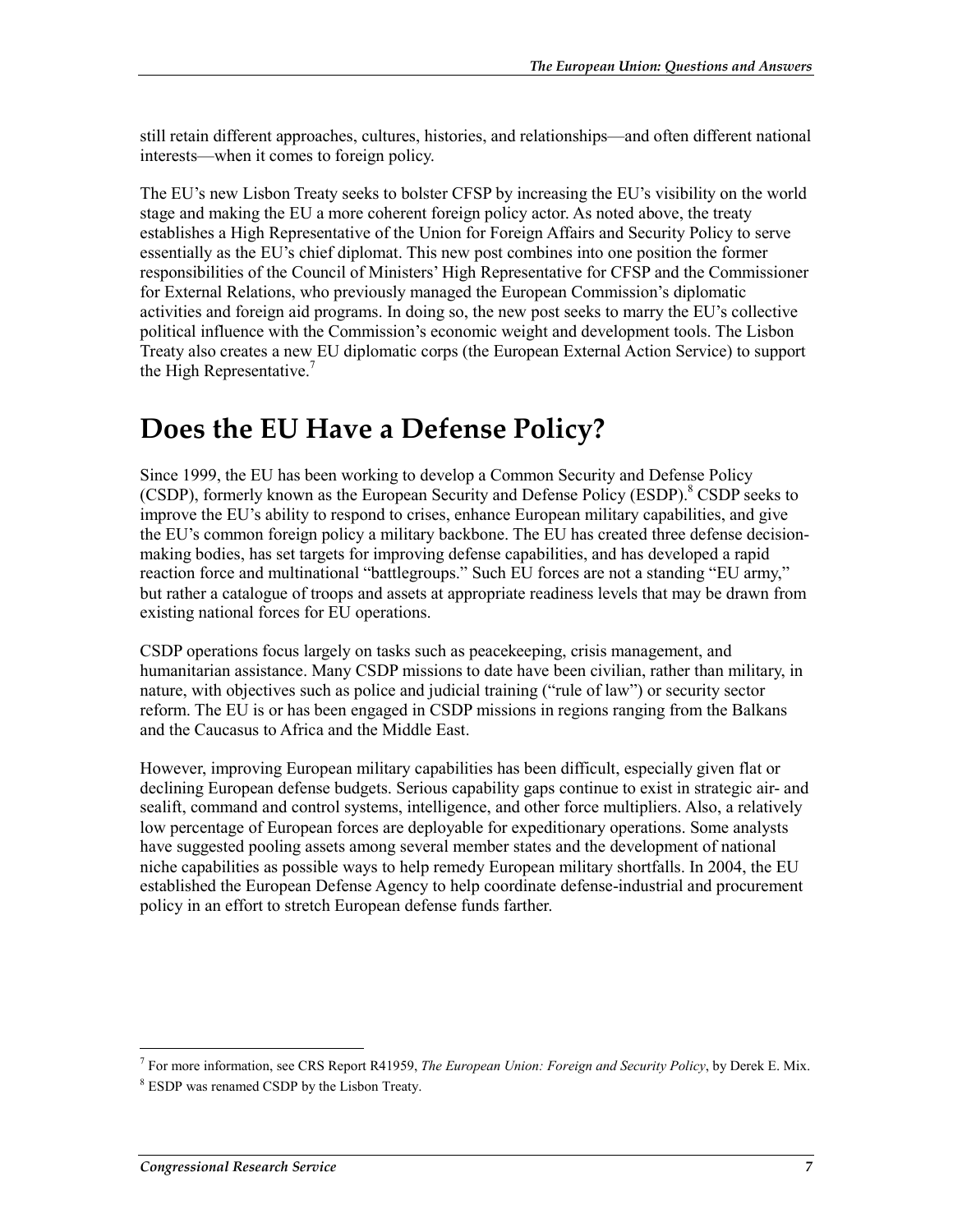## **What Is the Relationship of the EU to NATO?**

Since its inception, the EU has asserted that CSDP is intended to allow the EU to make decisions and conduct military operations "where NATO as a whole is not engaged," and that CSDP is not aimed at usurping NATO's collective defense role. The United States has supported EU efforts to develop CSDP provided that it remains tied to NATO, does not rival or duplicate NATO structures or resources, and does not weaken the transatlantic alliance. Advocates of CSDP argue that building more robust EU military capabilities will also benefit NATO given that 21 countries belong to both NATO and the EU.<sup>9</sup> The Berlin Plus arrangement—which was finalized in 2003 and allows EU-led military missions access to NATO planning capabilities and common assets was designed to help ensure close NATO-EU links and prevent a wasteful duplication of European defense resources. Since then, two Berlin Plus missions have been conducted in the Balkans, and NATO and the EU have sought to coordinate their activities on the ground in operations in Afghanistan and various hot spots in Africa.

Nevertheless, NATO-EU relations remain somewhat strained. Closer and more extensive NATO-EU cooperation at the political level on a range of issues—from discussions on countering terrorism or weapons proliferation to improving coordination of crisis management planning and defense policies—has been stymied largely by EU tensions with Turkey (in NATO but not the EU) and the ongoing dispute over the divided island of Cyprus (in the EU but not NATO).<sup>10</sup> Many analysts argue that until a political settlement is reached over Cyprus, enhanced NATO-EU cooperation is unlikely. Others suggest that additional reasons exist for frictions in the NATO-EU relationship, including bureaucratic rivalry and competition between the two organizations and varying views on both sides of the Atlantic regarding the future roles and missions of both NATO and the EU's CSDP. Some U.S. officials still worry that a minority of EU member states would like to build an EU defense arm more independent from NATO in the longer term.

## **What Is Justice and Home Affairs (JHA)?**

The JHA field seeks to foster common internal security measures while protecting the fundamental rights of EU citizens and promoting the free movement of persons within the EU zone. JHA encompasses police and judicial cooperation, immigration, asylum, border controls, fighting terrorism and other cross-border crimes such as drug trafficking, and combating racism and xenophobia. For many years, however, EU efforts to harmonize policies in the JHA field were hampered by member states' concerns that such measures could infringe on their legal systems and national sovereignty. The 2001 terrorist attacks on the United States, the subsequent revelation of Al Qaeda cells in Europe, and the terrorist bombings in Madrid and London in 2004 and 2005, however, helped give new momentum to many initiatives in the JHA area. Among

<sup>1</sup> <sup>9</sup> Six countries belong to the EU, but not to NATO (Austria, Cyprus, Finland, Ireland, Malta, and Sweden); seven countries currently belong to NATO but not the EU (Albania, Canada, Croatia, Iceland, Norway, Turkey, and the United States).

<sup>&</sup>lt;sup>10</sup> Turkey continues to object to Cypriot participation in NATO-EU meetings on the grounds that Cyprus is not a member of NATO's Partnership for Peace (PfP) and thus does not have a security relationship with the alliance. The absence of Cyprus from PfP also hinders NATO and the EU from sharing sensitive intelligence information. In the current political climate, Cyprus essentially cannot join PfP because it would require the consent of all NATO allies, including Turkey.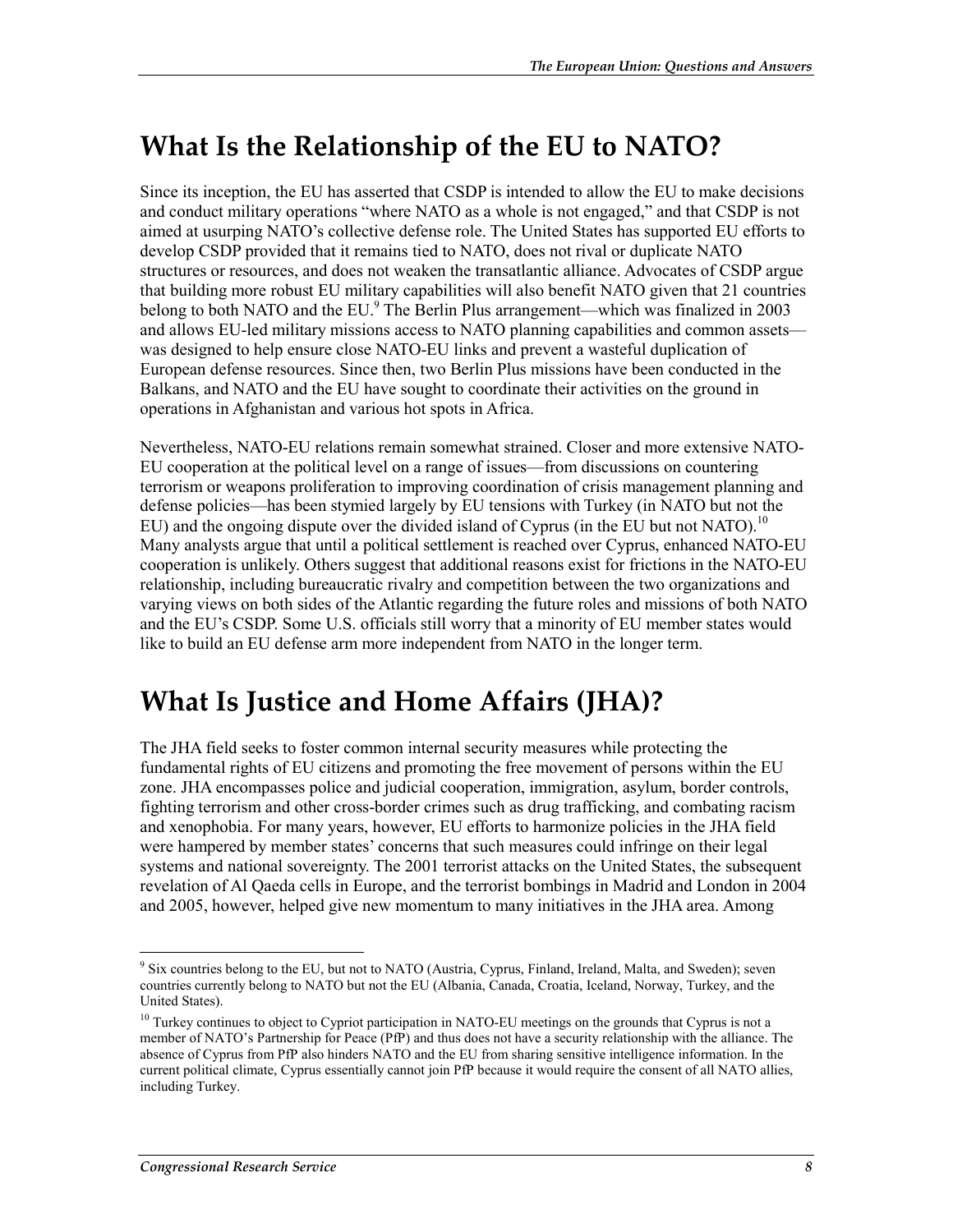other measures, the EU has established a common definition of terrorism, an EU-wide arrest warrant, and new tools to strengthen external EU border controls.

The EU's Lisbon Treaty gives the European Parliament "co-decision" power over the majority of JHA policy areas. The Treaty also makes most decisions on JHA issues in the Council of Ministers subject to the qualified majority voting system, rather than unanimity, in a bid to strengthen JHA further and speed EU decision-making. In practice, however, the EU will likely still seek consensus as much as possible on sensitive JHA policies. Moreover, for some issues in the JHA area, the EU has added an "emergency brake" that allows any member state to halt a measure it believes could threaten its national legal system and ultimately, to opt-out of it. Despite these safeguards, the UK and Ireland negotiated the right to choose those JHA policies they want to take part in and to opt out of all others; Denmark extended its previous JHA opt-out in some JHA areas to all JHA issues. The Lisbon Treaty technically renames JHA as the "Area of Freedom, Security, and Justice."

## **Does the EU Have a Trade Policy?**

EU member states have a common external trade policy in which the European Commission negotiates trade deals with outside countries and trading blocs on behalf of the Union as a whole. The EU's trade policy is one of its most well-developed and integrated policies. It evolved along with the common market—which provides for the free movement of goods within the EU—to prevent one member state from importing foreign goods at cheaper prices due to lower tariffs and then re-exporting the items to another member with higher tariffs. The scope of the common trade policy has been extended partially to include trade in services, the defense of intellectual property rights, and foreign direct investment. The Council of Ministers has the power to establish objectives for trade negotiations and can approve or reject agreements reached by the Commission. EU rules allow the Council to make trade decisions with qualified majority voting, but in practice the Council tends to employ consensus. The Commission and the Council work together to set the common customs tariff, guide export policy, and decide on trade protection or retaliation measures where necessary. The Lisbon Treaty extends the right of "co-decision" to the European Parliament on trade agreements, giving it an enhanced role in this area. The EU also plays a leading role in the World Trade Organization (WTO).

## **How Do EU Countries and Citizens View the EU?**

EU member states have long believed that the Union magnifies their political and economic clout (i.e., the sum is greater than the parts). Nevertheless, tensions have always existed within the EU between those members that seek an "ever closer union" through greater integration and those that prefer to keep the Union on a more intergovernmental footing in order to better guard their national sovereignty. As a result, some member states over the years have "opted out" of certain aspects of integration, such as passport- and visa-free travel within the EU (UK and Ireland), the euro (UK, Denmark, and Sweden), Justice and Home Affairs issues (UK, Ireland, and Denmark), and the common defense policy (Denmark). Another classic divide in the EU falls along big versus small state lines; small members are often cautious of initiatives that they fear could allow larger countries to dominate EU decision-making. In addition, the EU's enlargement to the east has brought in many new members with histories of Soviet control, which may color their views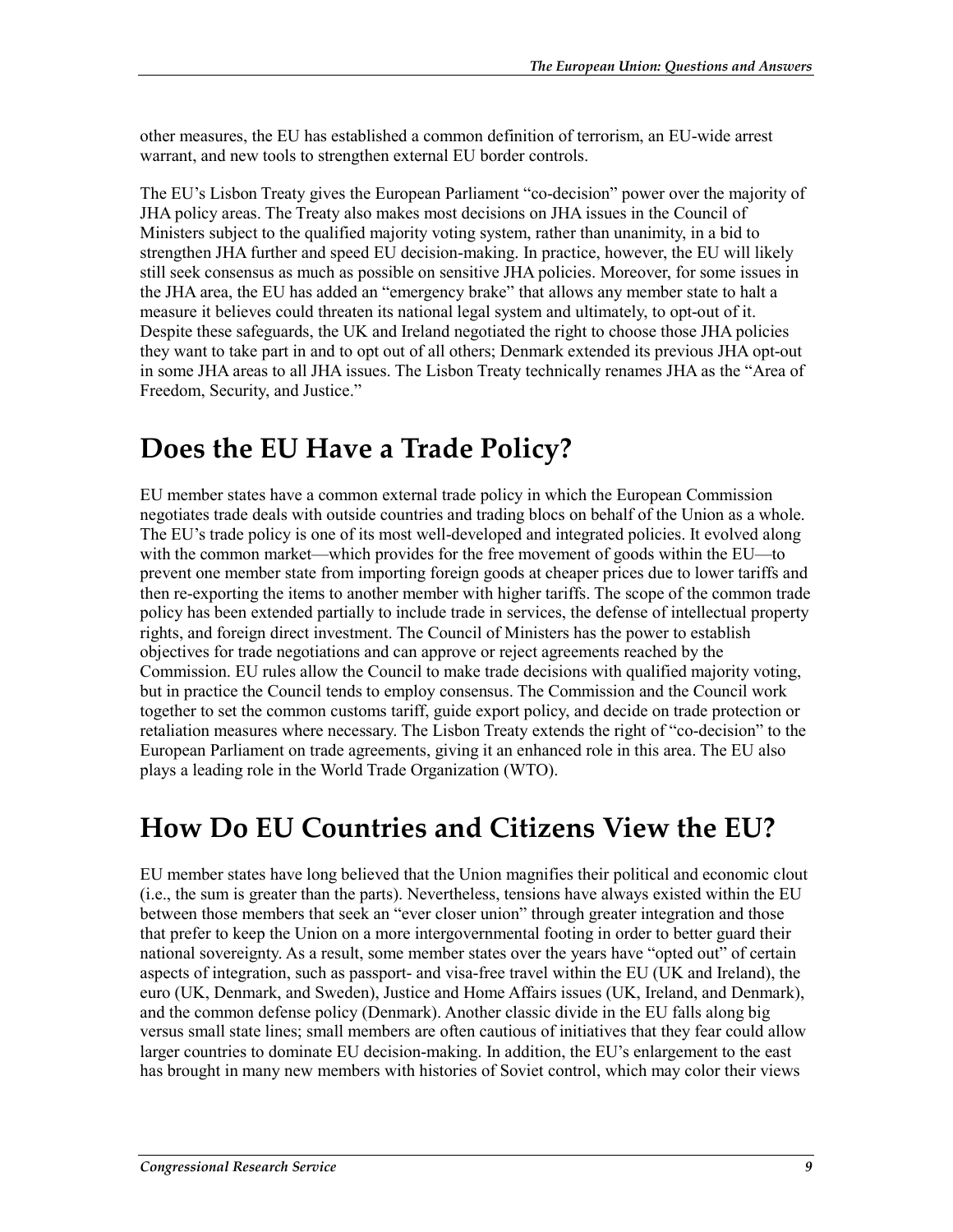on issues ranging from EU reform to relations with Russia or the Middle East; at times, such differences have caused frictions with older EU member states.

The prevailing view among European publics has likewise been historically favorable toward the EU. Despite the EU's recent financial troubles, surveys indicate that the majority of EU citizens continue to consider EU membership as good for their countries. EU citizens also value the freedom to easily travel, work, and live in other EU countries. At the same time, there is a certain amount of "Euro-skepticism" among some EU publics, driven by various concerns, including fears about the loss of national sovereignty and what some EU citizens view as a "democratic deficit" in the EU—a feeling that they have no say over decisions taken in far-away Brussels. Some recent opinion polls also indicate a drop in public support for the EU's single currency in light of the Eurozone's ongoing sovereign debt crisis.<sup>11</sup>

## **Does the United States Have a Formal Relationship with the EU?**

Yes. For decades, the United States and the EU (and its progenitors) have maintained diplomatic and economic ties. Washington has strongly supported European integration, and despite some frictions, the United States and the EU share a dynamic political partnership on an increasing number of issues ranging from countering terrorism to curbing the Iranian nuclear threat to slowing environmental degradation. U.S.-EU trade and investment relations are also close and extensive. The 1990 U.S.-EU Transatlantic Declaration set out principles for greater consultation, and established regular summit and ministerial meetings. In 1995, the New Transatlantic Agenda (NTA) and the EU-U.S. Joint Action Plan provided a framework for promoting stability and democracy together, responding to global challenges, and expanding world trade. The NTA also sought to strengthen individual, people-to-people ties across the Atlantic, and launched a number of dialogues, including ones for business leaders and legislators. The Transatlantic Legislators' Dialogue (TLD) has been the formal mechanism for engagement and exchange between the U.S. House of Representatives and the European Parliament since 1999, although inter-parliamentary exchanges between the two bodies date back to 1972.

## **Who Are U.S. Officials' Counterparts in the EU?**

U.S.-EU summits usually occur at least once a year; with the Lisbon Treaty now in force, the U.S. President meets with the President of the European Commission and the President of the European Council. For example, at the last U.S.-EU Summit in November 2011, President Obama met with Commission President José Manuel Barroso and European Council President Herman Von Rompuy. The U.S. Secretary of State's most frequent interlocutor in the EU context is the High Representative for the Union's Foreign Affairs and Security Policy. The U.S. Trade Representative's key interlocutor is the European Commissioner for Trade, who directs the EU's common external trade policy. Other U.S. Cabinet-level officials interact with Commission counterparts or member state ministers in the Council of Ministers formation as issues arise. Many working-level relationships between U.S. and EU officials also exist. A delegation in

<sup>&</sup>lt;u>.</u> 11 See for example, the German Marshall Fund of the United States, *Transatlantic Trends 2011*.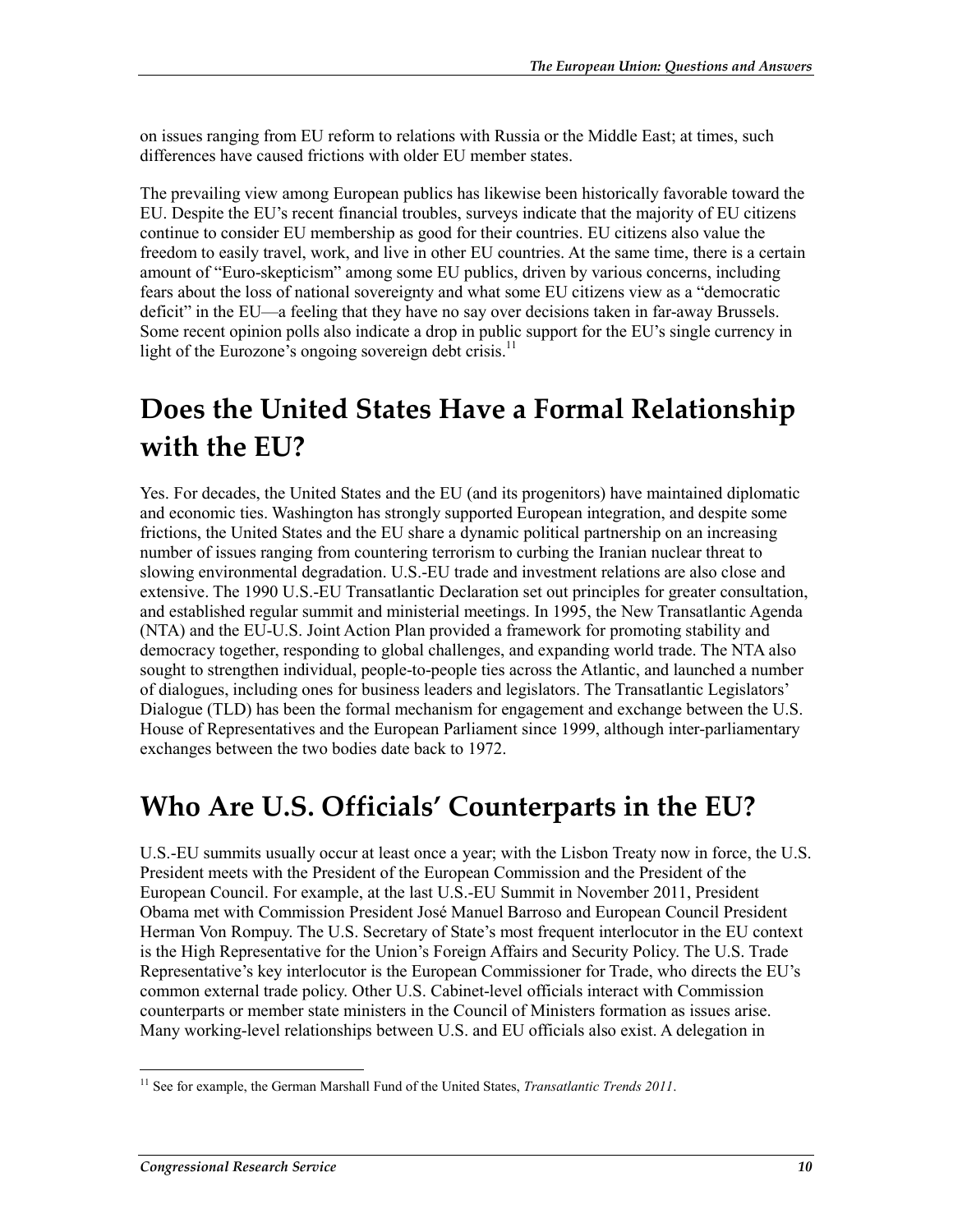Washington, DC, represents the European Union in its dealings with the U.S. government, while the U.S. Mission to the European Union represents Washington's interests in Brussels.

## **How Are U.S.-EU Economic Relations Doing?**

The United States and the EU share the largest trade and investment relationship in the world. Despite the 2008-2009 global economic downturn, the combined U.S. and EU economies account for more than 40% of global gross domestic product, 40% of world trade in goods and services, 60% of world foreign direct investment flows, and 60-70% of global banking assets and financial services. In 2010, the value of the two-way flow of goods, services, and income receipts from investment between the United States and the EU totaled over \$1.5 trillion. U.S. and European companies are also the biggest investors in each other's markets: total stock of two-way direct investment was about \$3.4 trillion in 2010. Studies estimate that roughly 8 million workers are directly employed by U.S. companies operating in Europe and European companies operating in the United States, and when combined with indirect employment effects, the U.S.-EU economic relationship may account for up to 15 million jobs on both sides of the Atlantic.<sup>12</sup>

Although the vast majority of the U.S.-EU economic relationship is harmonious, some tensions exist. U.S.-EU trade disputes persist over poultry, bio-engineered food products, protection of geographical indicators, and subsidies to Boeing and Airbus. Many analysts note that resolving U.S.-EU trade disputes has become increasingly difficult, in part because both sides are of roughly equal economic strength and neither has the ability to impose concessions on the other. Another factor may be that many disputes involve differences in domestic values, political priorities, and regulatory frameworks. The United States and the EU have made a number of attempts to reduce remaining non-tariff and regulatory barriers to trade and investment. The Transatlantic Economic Council (TEC) was created at the 2007 U.S.-EU summit and tasked with advancing the process of regulatory cooperation and trade barrier reduction.

Over the last few years, the global economic downturn and the ongoing Eurozone debt crisis have also challenged the U.S.-EU relationship. While the U.S. economy is now recovering from recession, the Eurozone crisis is slowing Europe's growth and recovery. Given the extensive transatlantic economic ties, U.S. policymakers worry that the debt crisis could adversely affect U.S. exports to and sales of U.S. companies in Europe, or that ripple effects could weaken U.S. financial institutions and push the United States back into recession should any Eurozone member default. U.S. officials have urged the EU to take more forceful actions to address the debt crisis, and some have questioned what they view as the EU's emphasis on austerity measures rather than on promoting greater economic growth. Partly to address such concerns, in November 2011, U.S. and EU leaders directed the TEC to establish a High Level Working Group on Jobs and Growth, aimed at identifying policies to increase U.S.-EU trade and investment and support job creation, growth, and international competitiveness on both sides of the Atlantic.

Historically, U.S.-EU cooperation has been a driving force behind efforts to liberalize world trade and ensure the stability of international financial markets. U.S. and EU leaders have sought to pursue a coordinated response to the global financial crisis through the G-20, which brings together industrialized and developing countries. And many view U.S.-EU cooperation as crucial

<sup>1</sup> <sup>12</sup> See CRS Report RL30608, *EU-U.S. Economic Ties: Framework, Scope, and Magnitude*, by William H. Cooper; and Johns Hopkins SAIS Center for Transatlantic Relations, *The Transatlantic Economy 2011*.